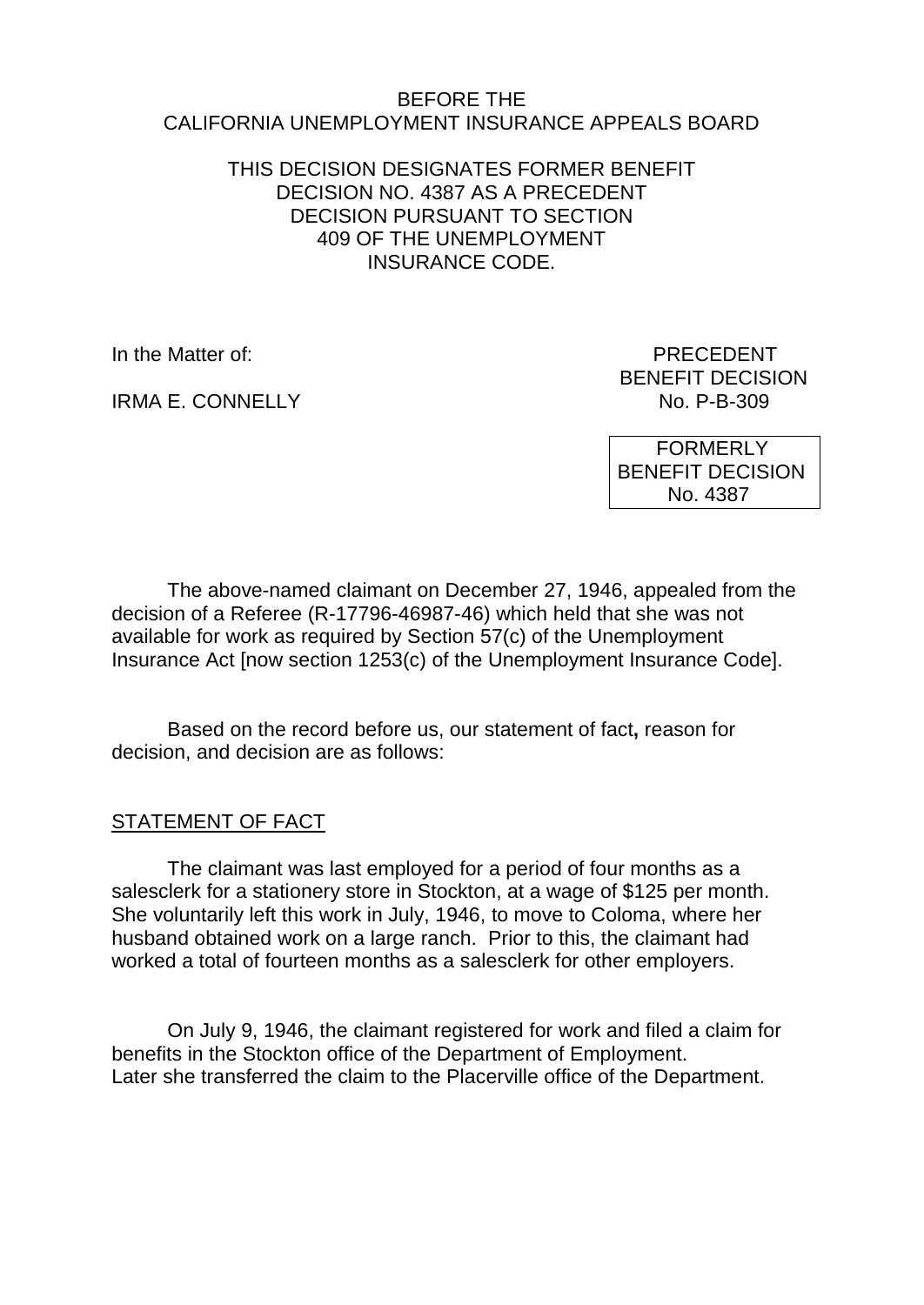On October 2, 1946, the Department issued a determination which disqualified the claimant from benefits for five weeks beginning September 20, 1946, on the ground that she had refused suitable employment without good cause within the meaning of section 58(a)(4) of the Unemployment Insurance Act [now section 1257(b) of the code]. This determination further held the claimant ineligible for benefits indefinitely commencing September 20, 1946, on the ground that she was not available for work as required by Section 57(c) of the Act [now section 1253(c) of the code]. The claimant appealed, and a Referee held that the claimant was not available for work indefinitely commencing September 20, 1946. The Referee further held that inasmuch as the claimant was not available for work on September 20, 1946, when she was offered work as a salesclerk the disqualification provided by Section 58(a)(4) of the Act [now section 1257(b) of the code] for refusing suitable employment without good cause did not apply.

The claimant resides in Coloma, eight miles from Placerville, and has an automobile which she is willing to use for travel to Placerville. As far as the record discloses, she registered for work without unreasonable limitations or restrictions on acceptable employment. On September 20, 1946, the claimant accepted a referral by the Employment Service to work as a salesclerk for a drug store at the prevailing rate of pay of sixty-five cents per hour in addition to commissions. She contacted the store and during her conversation with the employer stated that she could not sell. The claimant was not employed for this reason. At the hearing the claimant testified that she had believed the work required aggressive salesmanship at a cosmetic counter and because she was inexperienced at such work she did not want to misrepresent herself to the employer. A representative of the Department stated that although the employer was interested in hiring a salesclerk with experience in cosmetics, two or three general salesclerks were needed at the time, and specialized training in cosmetics was not required.

### REASON FOR DECISION

We are of the opinion that the evidence in this case does not justify the conclusion of the Referee that the claimant was not available for work within the meaning of Section 57(c) of the Act [now section 1253(c) of the code].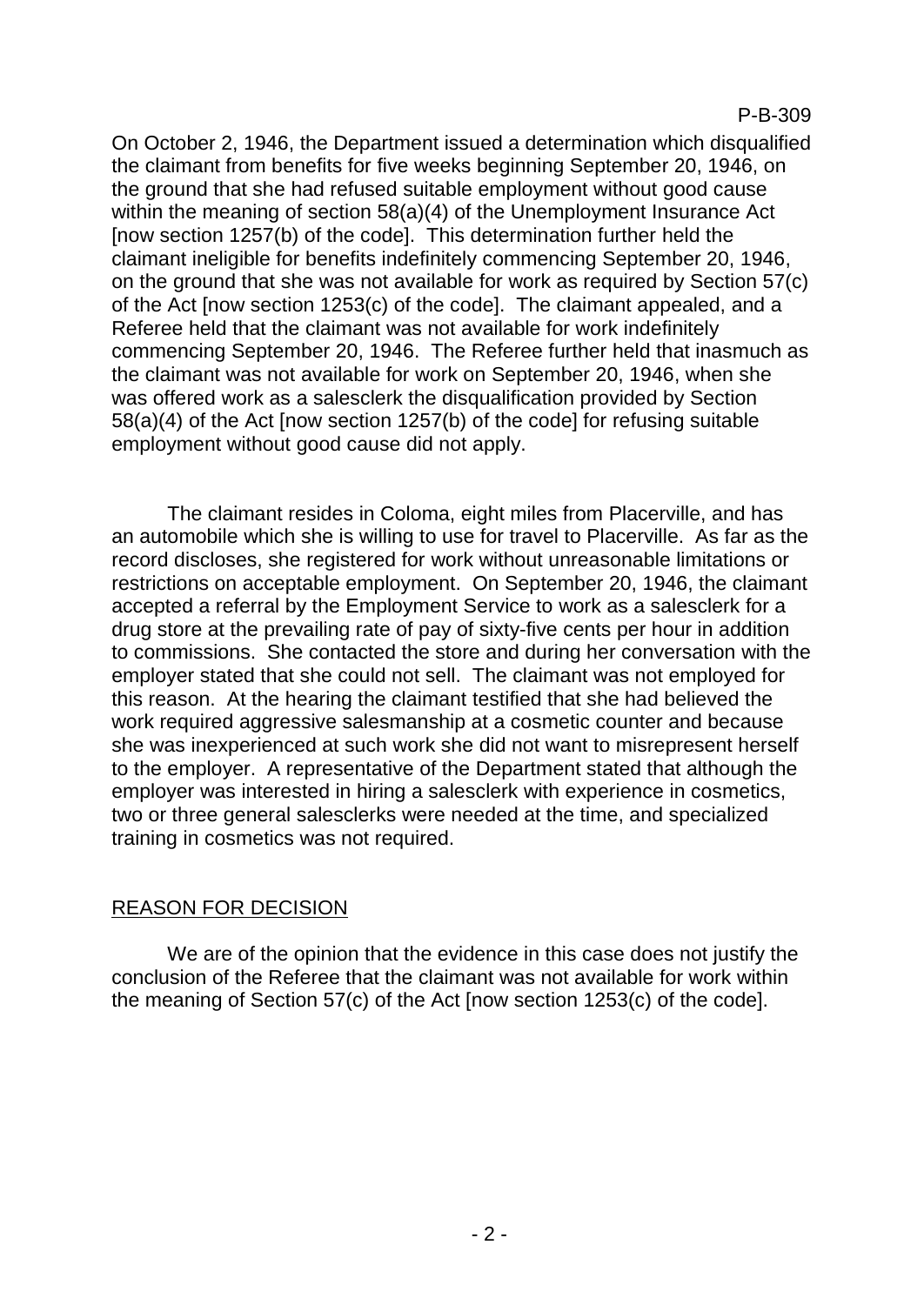Although the claimant moved from a metropolitan area to a rural area, so far as the record indicates she registered for work without restrictions or limitations and there was a labor market for her services as evidenced by her referral to employment within her training. Therefore, the claimant met the availability requirements of Section 57(c) of the Act [now section 1253(c) of the code] during the period involved in this appeal.

In many prior decisions we have held that a disinterested attitude on the part of a claimant interviewing a prospective employer is tantamount to a refusal of the work. In the instant case the work offered to the claimant was in her usual occupation as a salesclerk, and paid the prevailing wage rate in the locality. The claimant assumed that she was unable to perform the work, without giving it a trial, and her negative attitude prevented her from obtaining the position. Therefore, in conformity with our prior decisions we hold that she is subject to disqualification for refusing an offer of suitable employment without good cause.

### DECISION

The decision of the Referee is modified. The claimant is held available for work. The claimant is held to have refused an offer of suitable employment without good cause and is disqualified from benefits for the week in which September 20, 1946, occurred and for the four weeks which immediately follow such week. Thereafter benefits are allowed provided the claimant is otherwise eligible.

Sacramento, California, June 19, 1947.

### CALIFORNIA UNEMPLOYMENT INSURANCE APPEALS BOARD

TOLAND C. McGETTIGAN, Chairman

MICHAEL B. KUNZ

HIRAM W. JOHNSON, 3rd